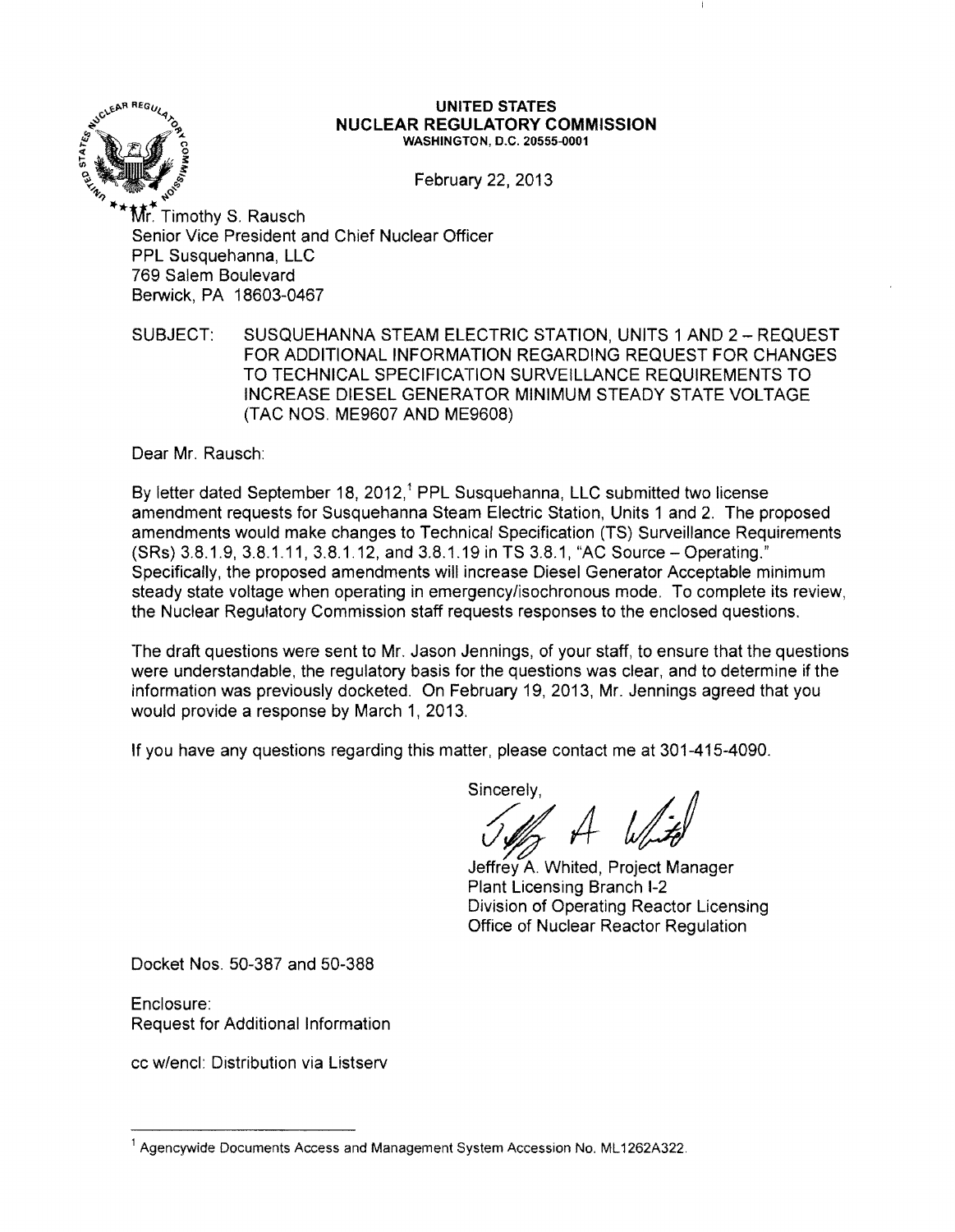# REQUEST FOR ADDITIONAL INFORMATION

# REGARDING PROPOSED LICENSE AMENDMENT REQUEST TO

# CHANGE TECHNICAL SPECIFICATION SURVEILLANCE REQUIREMENTS

# TO INCREASE DIESEL GENERATOR MINIMUM STEADY STATE VOLTAGE

## SUSQUEHANNA STEAM ELECTRIC STATION, UNITS 1 AND 2

## DOCKET NOS. 50-387 AND 50-388

By letter to the Nuclear Regulatory Commission (NRC) dated September 18, 2012,<sup>1</sup> PPL Susquehanna, LLC (PPL, the licensee) submitted a license amendment request (LAR) for Susquehanna Steam Electric Station (SSES), Units 1 and 2. The proposed amendments would change Technical Specification (TS) Surveillance Requirements (SRs) 3.8.1.9, 3.8.1.11, 3.8.1.12 and 3.8.1.19 in TS 3.8.1, "AC Sources-Operating." Specifically, the proposed amendments would increase the Diesel Generator (DG) acceptable minimum steady state voltage when operating in emergency/isochronous mode.

The NRC staff has reviewed the information that the licensee provided in support of its proposed license amendments. In order for the staff to complete its review, the licensee is requested to address the following requests for additional information.

Consistent with the requirements in Section 50.36 of Title 10 of the Code of Federal Regulations, SRs must assure that the necessary quality of systems and components is maintained, that facility operation will be within safety limits, and that the limiting conditions for operations are met. The proposed change modifies voltage requirements in selective SRs only. The LAR states that SRs associated with DG operation in droop mode are not being revised as voltage and frequency are manually adjusted to allow connection to the grid. The NRC staff considers that all SRs in TS 3.8.1, associated with the DG, demonstrate operational readiness of the DG to perform its intended design functions as delineated in the SSES Final Safety Analysis Report, Section 8.1.1. The SRs which require DG operation in droop mode should also demonstrate the ability of the DG to achieve required voltage and frequency prior to connecting to the grid.

#### Please address:

- RAI 1: The intent of the voltage range in the SRs not being changed by the proposed LAR.
- RAI 2: Describe how the steady state voltage requirements, currently associated with the droop mode SRs, will demonstrate DG operability if the safety busses are below the minimum required 4000 Volts as proposed in the LAR.

<sup>1</sup> Agencywide Documents Access and Management System Accession No. ML 12262A322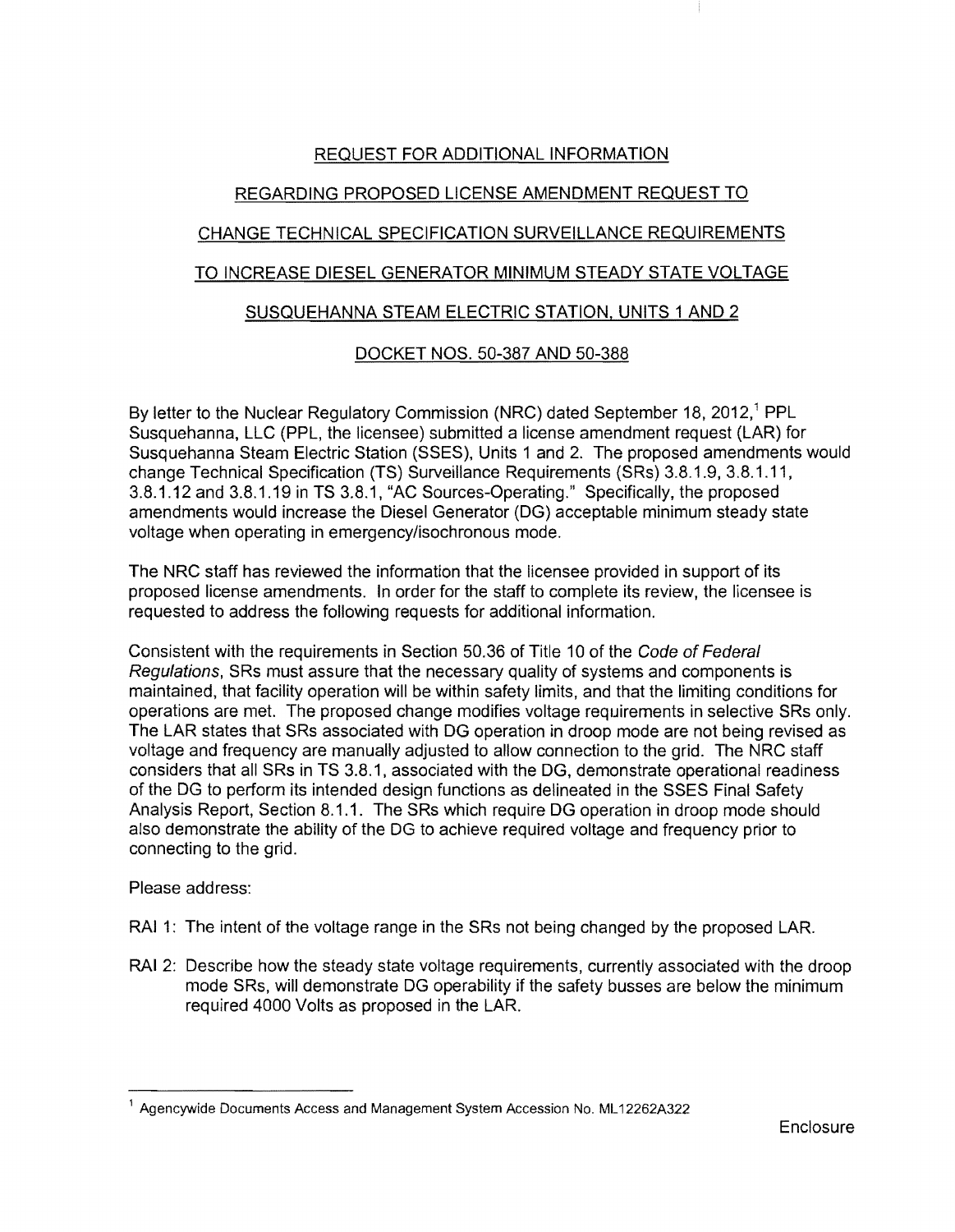The LAR proposes a new voltage range of  $\geq$  4000 Volts and  $\leq$  4400 Volts for SRs 3.8.1.9, 3.8.1.11, 3.8.1.12 and 3.8.1.19. The current requirements of induction motors and other voltage sensitive equipment vary according to available voltage and frequency.

RAI 3: Provide excerpts from calculations that validate DG loading when operating at extremes of the proposed voltage range.

 $\overline{\phantom{a}}$